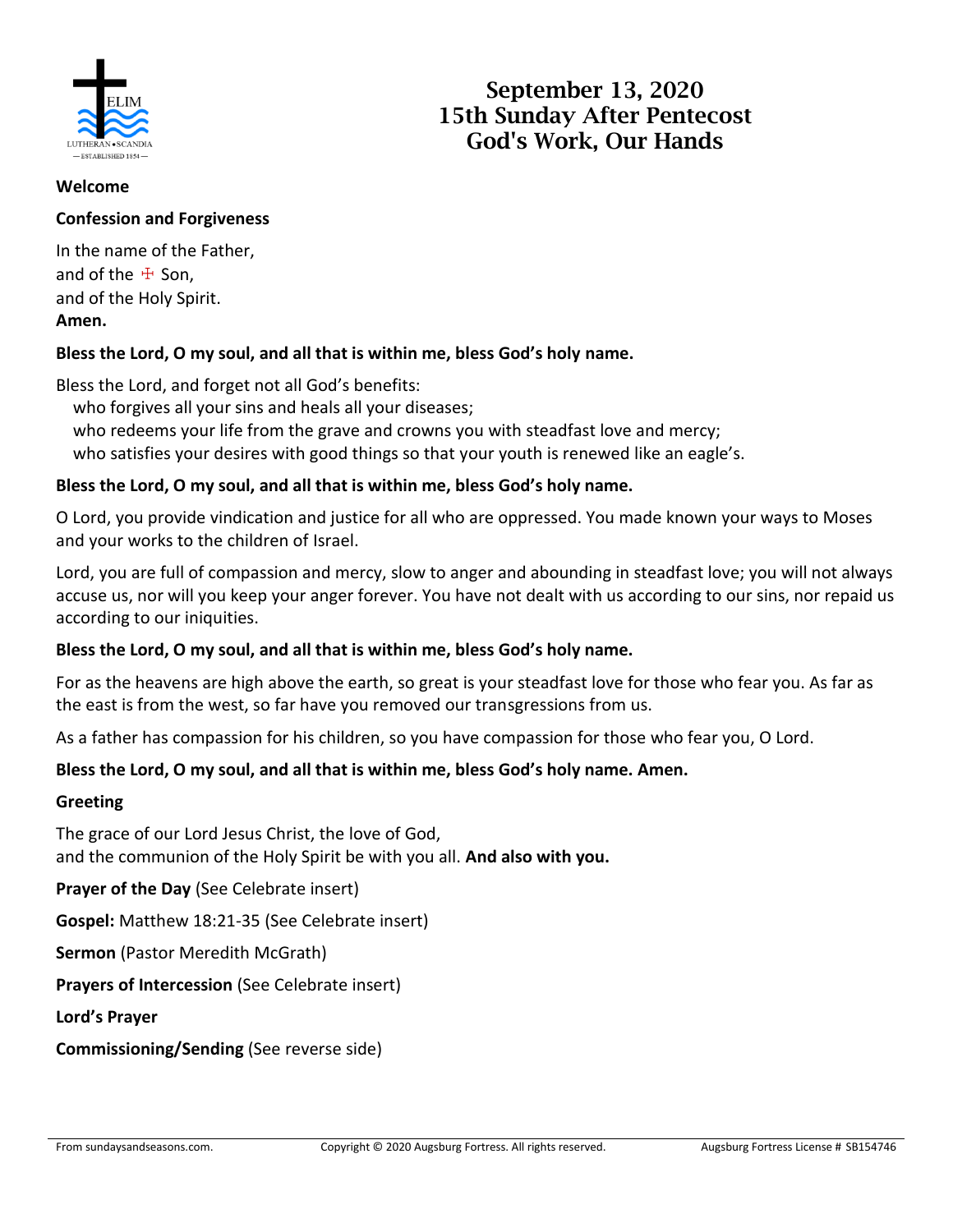When Moses first fled from Egypt, he found solace at a well. Women came to water their flock of sheep. Other shepherds tried to drive them away. Moses intervened and helped them draw water. **God's Work, Our Hands.**

They invited Moses, this stranger in a strange land, to join their family for a meal. **God's Work, Our Hands.**

When Naomi returned to Israel, Ruth came with her. Naomi taught Ruth about where she could gather food for them, how to stay safe, what parts of the law could protect them. **God's Work, Our Hands.**

Ruth gathered food for them, trusting Naomi's advice. They found family with each other and with Boaz. **God's Work, Our Hands.**

When the gathered crowd of thousands, who had been listening to Jesus, was hungry, he blessed a few dried fish and loaves of bread. The disciples began passing them around and there was enough for all. **God's Work, Our Hands.**

Today we have gathered to worship our God and to serve our God by serving our community. As you serve today, know that you are part of God's ongoing story and care for the world. **God's Work, Our Hands.**

Go forth, blessed by God to be a blessing for others. **Thanks be to God. Amen.**